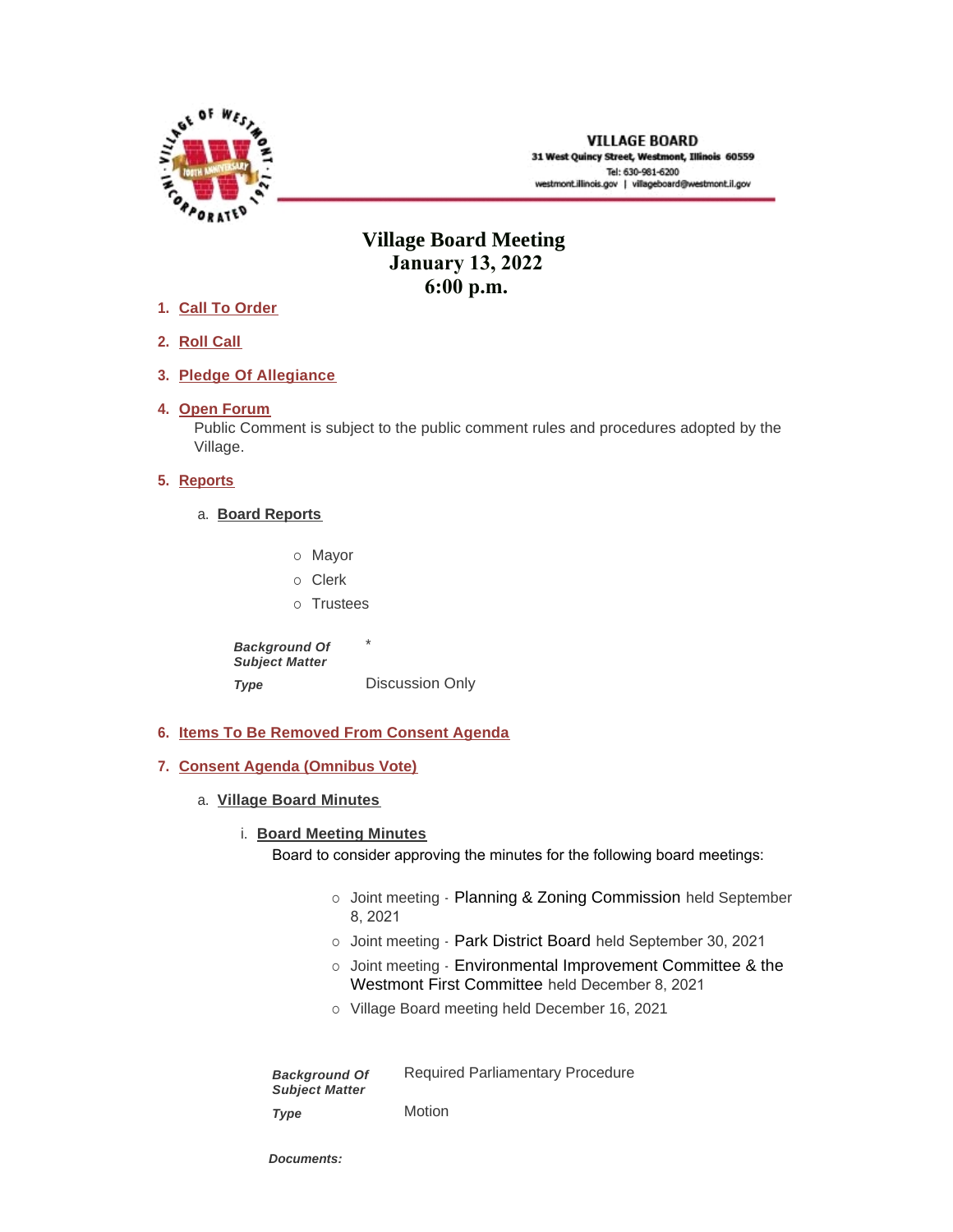**[2021-09-08 JOINT MEETING MINUTES - PLANNING ZONING COMMITTEE.PDF](https://westmont.illinois.gov/AgendaCenter/ViewFile/Item/8466?fileID=11986) [2021-09-30 - JOINT MEETING MINUTES - PARK DIST BOARD.PDF](https://westmont.illinois.gov/AgendaCenter/ViewFile/Item/8466?fileID=11984) [2021-12-09 - JOINT MEETING MINUTES - VILLAGE BOARD EIC WESTMONT](https://westmont.illinois.gov/AgendaCenter/ViewFile/Item/8466?fileID=11985)  FIRST.PDF [2021-12-16 VILLAGE BOARD MEETING MINUTES.PDF](https://westmont.illinois.gov/AgendaCenter/ViewFile/Item/8466?fileID=11983)**

#### b. **Finance Ordinance**

#### **Finance Ordinance #18** i.

Total to be announced at the meeting.

\* Motion *Background Of Subject Matter Type* 

#### **Purchase Orders** c.

#### **PO 22201753** i.

N Harris Computer Corporation \$23,793.03

| <b>Background Of</b><br><b>Subject Matter</b> | Annual Software Maintenance                                                                                                                                                                                                                             |
|-----------------------------------------------|---------------------------------------------------------------------------------------------------------------------------------------------------------------------------------------------------------------------------------------------------------|
| <b>Additional</b><br><b>Background</b>        | This is included in the Finance Ordinance that will be<br>approved simultaneously with this Purchase Order, and is<br>approved retroactively as the payment was made on the<br>12/30 check run that paid vendors despite the meeting<br>being canceled. |
| Type                                          | Purchase Order                                                                                                                                                                                                                                          |
| <b>Budgeted</b>                               | Yes                                                                                                                                                                                                                                                     |

*Documents:*

# **[22201753.PDF](https://westmont.illinois.gov/AgendaCenter/ViewFile/Item/8356?fileID=11674)**

**PO 22201771** ii. Currie Motors \$35,092.00

> Replacement of Fire Utility Interceptor Purchase Order *Background Of Subject Matter Type*

Yes *Budgeted* 

*Documents:*

#### **[22201771.PDF](https://westmont.illinois.gov/AgendaCenter/ViewFile/Item/8362?fileID=11949)**

#### **PO 22201835** iii.

Baxter & Woodman \$20,000.00

| <b>Background Of</b><br><b>Subiect Matter</b> | Phase 2 Engineering - East DesMoines Water Main |
|-----------------------------------------------|-------------------------------------------------|
| Type                                          | Purchase Order                                  |
| <b>Budgeted</b>                               | Yes                                             |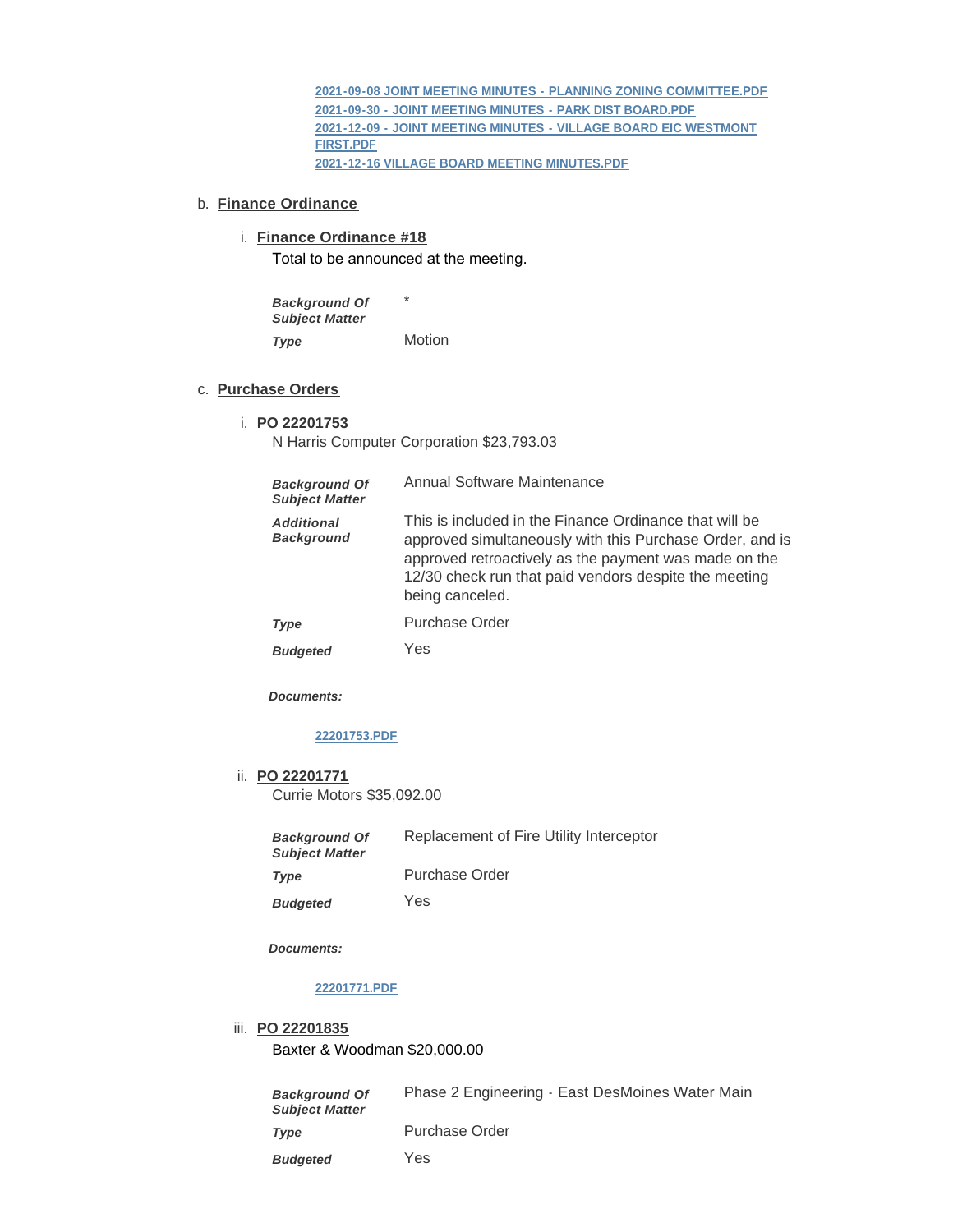#### *Documents:*

### **[22201835.PDF](https://westmont.illinois.gov/AgendaCenter/ViewFile/Item/8474?fileID=11988)**

**PO 22201836** iv.

GSP Development LLC \$50,000.00

| <b>Background Of</b><br><b>Subject Matter</b> | Park St Watermain replacement participation |
|-----------------------------------------------|---------------------------------------------|
| Type                                          | Purchase Order                              |

Yes *Budgeted* 

*Documents:*

# **[22201836.PDF](https://westmont.illinois.gov/AgendaCenter/ViewFile/Item/8475?fileID=11989)**

#### **PO 22201837** v.

Thomas Engineering Group LLC \$24,360.00

| <b>Background Of</b><br><b>Subject Matter</b> | <b>Residential Alley Reconstruction Study</b>                         |
|-----------------------------------------------|-----------------------------------------------------------------------|
| <b>Type</b>                                   | <b>Purchase Order</b>                                                 |
| <b>Budgeted</b>                               | No                                                                    |
| <b>Budgeted</b><br><b>Explanation</b>         | Not specifically identified in the budget, but funds are<br>available |

*Documents:*

### **[22201837.PDF](https://westmont.illinois.gov/AgendaCenter/ViewFile/Item/8476?fileID=11990)**

vi. Total Of Purchase Orders \$ 153,245.03

> \* Motion *Background Of Subject Matter Type*

**Total Of Purchase Order And Finance Ordinance** d. To be announced at the meeting.

\* Motion *Background Of Subject Matter Type* 

#### **Unfinished Business 8.**

#### **New Business 9.**

**Mrs. T's Pizza - 2 West Naperville Road** a. Board to consider an ordinance approving requests from CD ZA, Inc. (d/b/a Mrs. T's Pizza and Pub), and 2 W. Naperville Road, LLC, regarding property at 2 West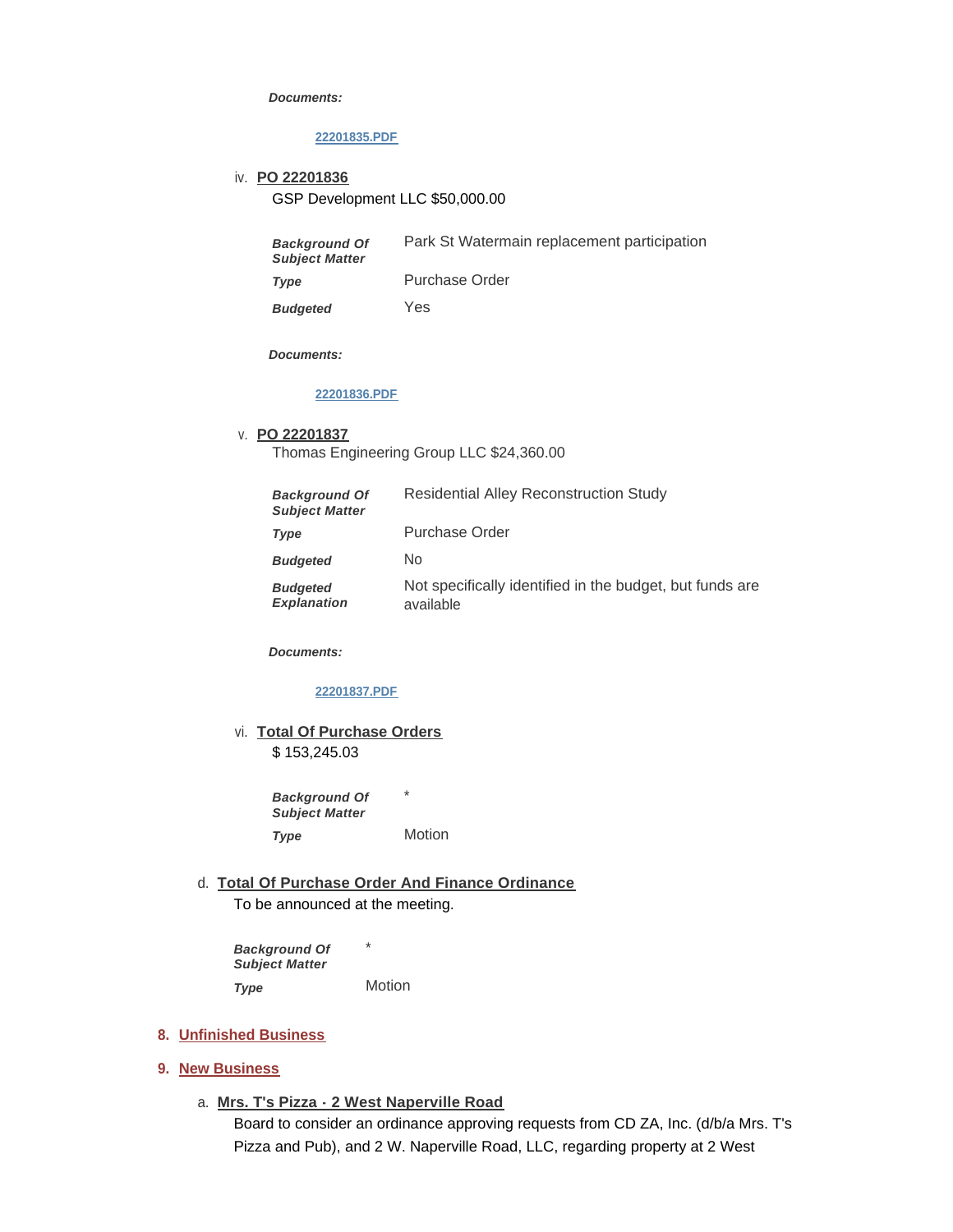- 1. Preliminary and Final Plat of Subdivision to consolidate multiple lots in the B-1 Limited Business District.
- 2. Zoning Code Variances to allow a building addition to encroach into the Cass Avenue and Naperville Road Supplemental Setback Lines.
- 3. Site and Landscaping Plan
- 4. Parking stall size Waiver
- 5. B-1 Development Permit

| <b>Background Of</b><br><b>Subject Matter</b> | Applicant requests approval to renovate an existing restaurant<br>space with an exterior addition, including site and landscape<br>improvements.                                                               |
|-----------------------------------------------|----------------------------------------------------------------------------------------------------------------------------------------------------------------------------------------------------------------|
| <b>Additional</b><br><b>Background</b>        | The Planning and Zoning Commission noted an error in<br>elevational drawings for correction, and discussed the desire for<br>improved parking lot lighting.                                                    |
| <b>Recommendation</b>                         | At its meeting on December 8, 2021, the Planning and Zoning<br>Commission voted 6-1 to recommend approval, conditioned on a<br>revised elevation and photometric plan submittal, which have<br>been satisfied. |
| Type                                          | Ordinance                                                                                                                                                                                                      |

### *Documents:*

**[2 W NAPERVILLE APP AND SUPPORTING DOCS.PDF](https://westmont.illinois.gov/AgendaCenter/ViewFile/Item/8360?fileID=11800) [SITE AND LANDSCAPE PLANS.PDF](https://westmont.illinois.gov/AgendaCenter/ViewFile/Item/8360?fileID=11801) [PLAT OF CONSOLIDATION.PDF](https://westmont.illinois.gov/AgendaCenter/ViewFile/Item/8360?fileID=11802) [2022-01-13 BOARD MEMORANDUM 2 W NAPERVILLE.PDF](https://westmont.illinois.gov/AgendaCenter/ViewFile/Item/8360?fileID=11803)**

# **Craft Alcoholic Beverage Dispenser Text Amendment** b.

Board to consider an ordinance approving a Zoning Ordinance text amendment to Article XIV(B), "Definitions", to amend the definition of a "Craft alcoholic beverage dispenser."

| <b>Background Of</b><br><b>Subject Matter</b> | Proposal to amend the existing definition to allow other types of<br>alcohol sales in addition to those alcohols brewed on-site.          |
|-----------------------------------------------|-------------------------------------------------------------------------------------------------------------------------------------------|
| <b>Additional</b><br><b>Background</b>        | Any craft alcoholic beverage dispenser approved by a Special<br>Use Permit must also obtain a corresponding liquor license to<br>operate. |
| <b>Recommendation</b>                         | At its meeting on December 8, 2021, the Planning and Zoning<br>Commission unanimously recommended approval of the text<br>amendment.      |
| <b>Type</b>                                   | Ordinance                                                                                                                                 |

*Documents:*

#### **[BOARD MEMO CRAFT DISPENSER TEXT AMENDMENT.PDF](https://westmont.illinois.gov/AgendaCenter/ViewFile/Item/8358?fileID=11797)**

**Whiskey Hill - 1 West Quincy** c.

Board to consider an ordinance approving requests from Whiskey Hill Brewing Co, Inc., and HP Quincy Partners, LLC, regarding property located at 1 West Quincy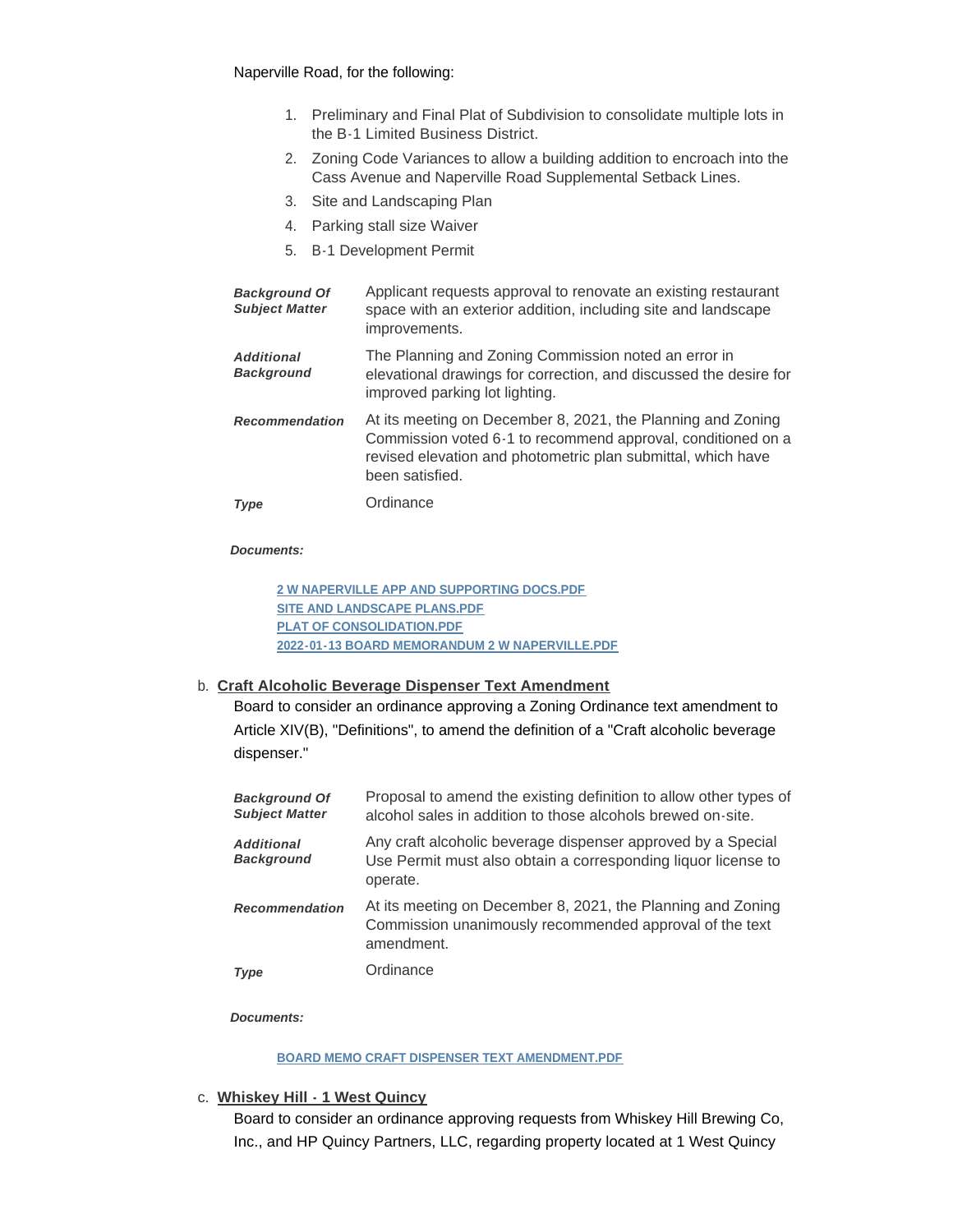### Street, for the following:

- 1. Special Use Permit to operate a craft alcoholic beverage dispenser in the B-1 Limited Business District.
- 2. Zoning Code Variance to be located within 1000 feet of a school.
- 3. B-1 Development Permit.

| <b>Background Of</b><br><b>Subject Matter</b> | Petitioners request approval of a Special Use Permit, Variance,<br>and B-1 Development Permit necessary to operate a craft<br>alcoholic beverage dispenser. |
|-----------------------------------------------|-------------------------------------------------------------------------------------------------------------------------------------------------------------|
| <b>Additional</b><br><b>Background</b>        | Special Use standards have been satisfied in accordance with<br>the Zoning Ordinance.                                                                       |
| <b>Recommendation</b>                         | At its meeting on December 8, 2021, the Planning and Zoning<br>Commission unanimously recommended approval of these<br>items.                               |
| Type                                          | Ordinance                                                                                                                                                   |

#### *Documents:*

**[2022-01-13 BOARD MEMO 1 W QUINCY.PDF](https://westmont.illinois.gov/AgendaCenter/ViewFile/Item/8359?fileID=11798) [1 W QUINCY APP AND SUPPORTING DOCS.PDF](https://westmont.illinois.gov/AgendaCenter/ViewFile/Item/8359?fileID=11799)**

# **Hours Of Operation Extension - Dope Sandwich Food Truck** d.

Board to consider an ordinance allowing Dope Sandwiches Food Truck to operate at Suburbanite Bowl until 10:00pm for a maximum of 4 days a week during league nights.

| <b>Background Of</b><br><b>Subject Matter</b> | Suburbanite Bowl has contracted with Dope Sandwiches Food<br>Truck to serve food during league nights. League nights vary<br>from every day to 1 day a week during the summer months.<br>This approval would accommodate up to 4 days in any one<br>given week. |
|-----------------------------------------------|-----------------------------------------------------------------------------------------------------------------------------------------------------------------------------------------------------------------------------------------------------------------|
| <b>Additional</b><br><b>Background</b>        | Our code defines the hours of mobile concessionaires to<br>operate within a given time frame, stating the hours shall be<br>limited to between 4:00 a.m. and 3:00 p.m., Monday - Friday.                                                                        |
| Type                                          | Ordinance                                                                                                                                                                                                                                                       |

**2022 Legislative Action Program - DuPage Mayors And Managers Conference** e. Board to consider a resolution supporting the 2022 Legislative Action Program (LAP) of the DuPage Mayors and Managers Conference.

| <b>Background Of</b>  | The DMMC members annually approve the LAP to focus goals           |
|-----------------------|--------------------------------------------------------------------|
| <b>Subiect Matter</b> | for the year on issues that are important to all municipalities in |
|                       | DuPage County.                                                     |

Resolution *Type* 

*Documents:*

#### **[2022 DMMC LEGISLATIVE ACTION PROGRAM RESOLUTION.PDF](https://westmont.illinois.gov/AgendaCenter/ViewFile/Item/8355?fileID=11602)**

# **Moratorium On Class 22 And 23 Liquor Licenses** f.